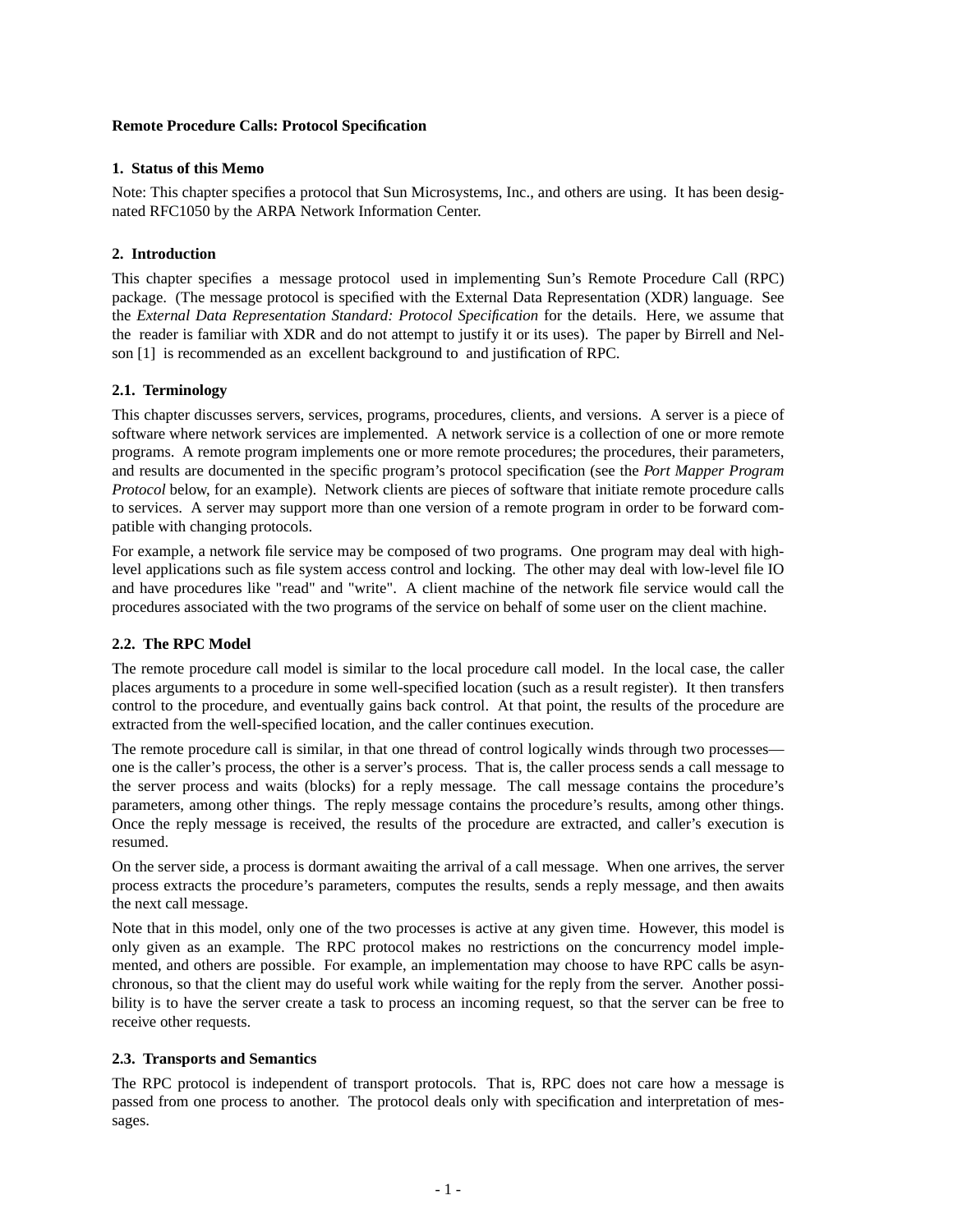It is important to point out that RPC does not try to implement any kind of reliability and that the application must be aware of the type of transport protocol underneath RPC. If it knows it is running on top of a reliable transport such as TCP/IP[6], then most of the work is already done for it. On the other hand, if it is running on top of an unreliable transport such as UDP/IP[7], it must implement is own retransmission and time-out policy as the RPC layer does not provide this service.

Because of transport independence, the RPC protocol does not attach specific semantics to the remote procedures or their execution. Semantics can be inferred from (but should be explicitly specified by) the underlying transport protocol. For example, consider RPC running on top of an unreliable transport such as UDP/IP. If an application retransmits RPC messages after short time-outs, the only thing it can infer if it receives no reply is that the procedure was executed zero or more times. If it does receive a reply, then it can infer that the procedure was executed at least once.

A server may wish to remember previously granted requests from a client and not regrant them in order to insure some degree of execute-at-most-once semantics. A server can do this by taking advantage of the transaction ID that is packaged with every RPC request. The main use of this transaction is by the client RPC layer in matching replies to requests. However, a client application may choose to reuse its previous transaction ID when retransmitting a request. The server application, knowing this fact, may choose to remember this ID after granting a request and not regrant requests with the same ID in order to achieve some degree of execute-at-most-once semantics. The server is not allowed to examine this ID in any other way except as a test for equality.

On the other hand, if using a reliable transport such as TCP/IP, the application can infer from a reply message that the procedure was executed exactly once, but if it receives no reply message, it cannot assume the remote procedure was not executed. Note that even if a connection-oriented protocol like TCP is used, an application still needs time-outs and reconnection to handle server crashes.

There are other possibilities for transports besides datagram- or connection-oriented protocols. For example, a request-reply protocol such as VMTP[2] is perhaps the most natural transport for RPC.

*NOTE: At Sun, RPC is currently implemented on top of both TCP/IP and UDP/IP transports.*

# **2.4. Binding and Rendezvous Independence**

The act of binding a client to a service is NOT part of the remote procedure call specification. This important and necessary function is left up to some higher-level software. (The software may use RPC itself see the *Port Mapper Program Protocol* below).

Implementors should think of the RPC protocol as the jump-subroutine instruction ("JSR") of a network; the loader (binder) makes JSR useful, and the loader itself uses JSR to accomplish its task. Likewise, the network makes RPC useful, using RPC to accomplish this task.

# **2.5. Authentication**

The RPC protocol provides the fields necessary for a client to identify itself to a service and vice-versa. Security and access control mechanisms can be built on top of the message authentication. Several different authentication protocols can be supported. A field in the RPC header indicates which protocol is being used. More information on specific authentication protocols can be found in the *Authentication Protocols* below.

# **3. RPC Protocol Requirements**

The RPC protocol must provide for the following:

- 1. Unique specification of a procedure to be called.
- 2. Provisions for matching response messages to request messages.
- 3. Provisions for authenticating the caller to service and vice-versa.

Besides these requirements, features that detect the following are worth supporting because of protocol rollover errors, implementation bugs, user error, and network administration: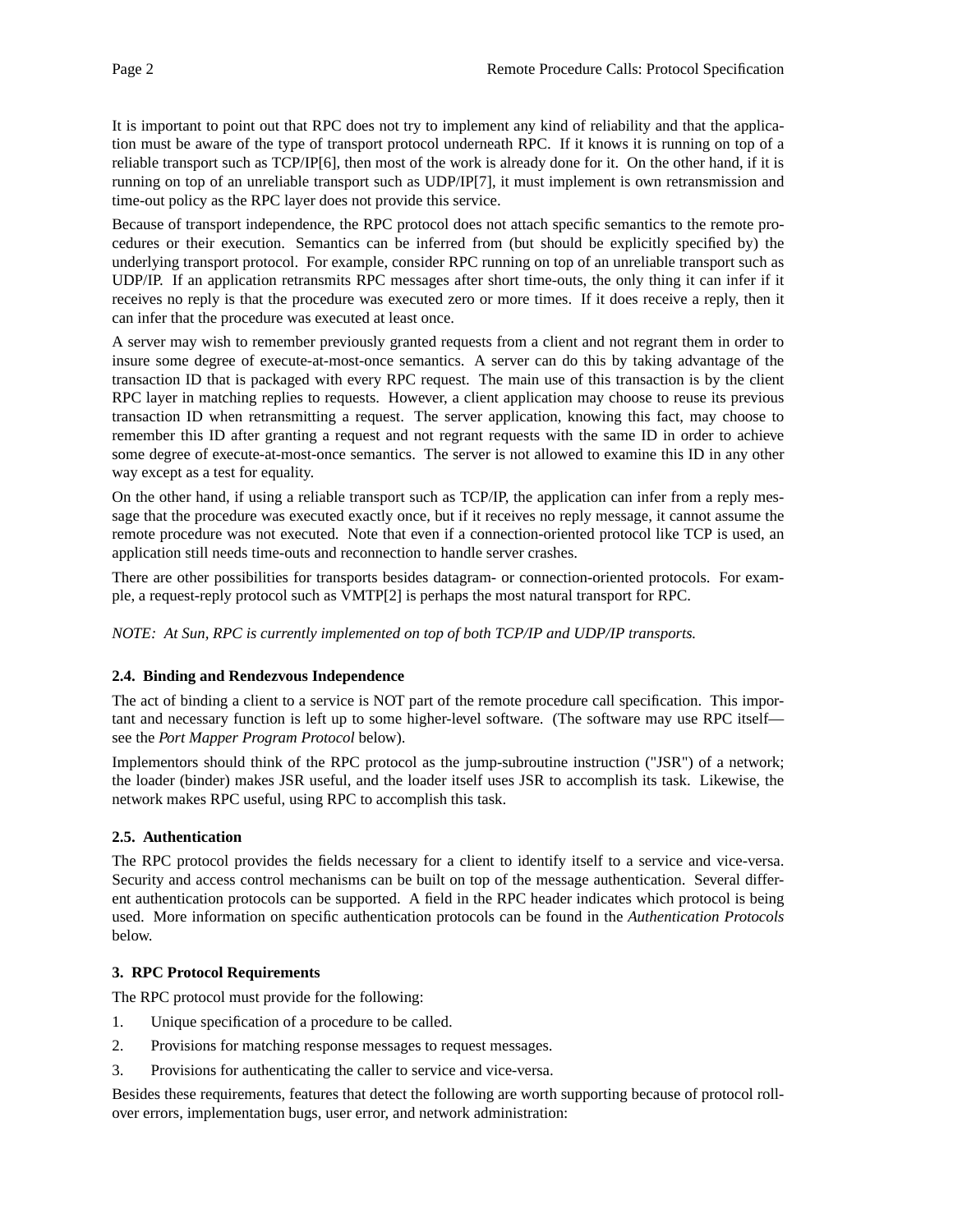- 1. RPC protocol mismatches.
- 2. Remote program protocol version mismatches.
- 3. Protocol errors (such as misspecification of a procedure's parameters).
- 4. Reasons why remote authentication failed.
- 5. Any other reasons why the desired procedure was not called.

# **3.1. Programs and Procedures**

The RPC call message has three unsigned fields: remote program number, remote program version number, and remote procedure number. The three fields uniquely identify the procedure to be called. Program numbers are administered by some central authority (like Sun). Once an implementor has a program number, he can implement his remote program; the first implementation would most likely have the version number of 1. Because most new protocols evolve into better, stable, and mature protocols, a version field of the call message identifies which version of the protocol the caller is using. Version numbers make speaking old and new protocols through the same server process possible.

The procedure number identifies the procedure to be called. These numbers are documented in the specific program's protocol specification. For example, a file service's protocol specification may state that its procedure number 5 is "read" and procedure number 12 is "write".

Just as remote program protocols may change over several versions, the actual RPC message protocol could also change. Therefore, the call message also has in it the RPC version number, which is always equal to two for the version of RPC described here.

The reply message to a request message has enough information to distinguish the following error conditions:

- 1. The remote implementation of RPC does speak protocol version 2. The lowest and highest supported RPC version numbers are returned.
- 2. The remote program is not available on the remote system.
- 3. The remote program does not support the requested version number. The lowest and highest supported remote program version numbers are returned.
- 4. The requested procedure number does not exist. (This is usually a caller side protocol or programming error.)
- 5. The parameters to the remote procedure appear to be garbage from the server's point of view. (Again, this is usually caused by a disagreement about the protocol between client and service.)

# **3.2. Authentication**

Provisions for authentication of caller to service and vice-versa are provided as a part of the RPC protocol. The call message has two authentication fields, the credentials and verifier. The reply message has one authentication field, the response verifier. The RPC protocol specification defines all three fields to be the following opaque type:

```
enum auth_flavor {
   AUTH NULL = 0,AUTH UNIX = 1,
   AUTH\_SHORT = 2,
   AUTH DES = 3
   /* and more to be defined */
};
struct opaque auth {
   auth_flavor flavor;
   opaque body<400>;
};
```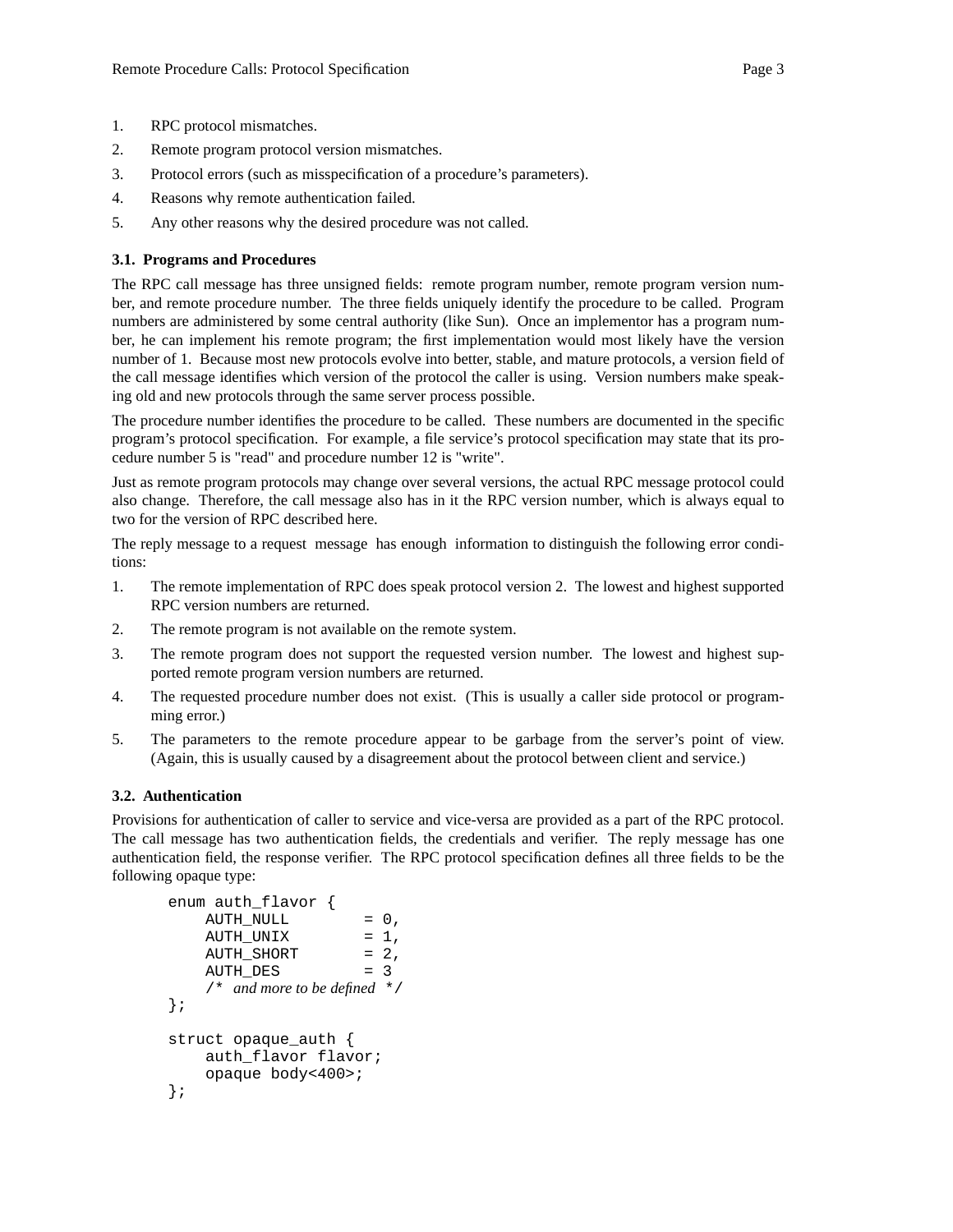In simple English, any *opaque\_auth* structure is an *auth\_flavor* enumeration followed by bytes which are opaque to the RPC protocol implementation.

The interpretation and semantics of the data contained within the authentication fields is specified by individual, independent authentication protocol specifications. (See *Authentication Protocols* below, for definitions of the various authentication protocols.)

If authentication parameters were rejected, the response message contains information stating why they were rejected.

#### **3.3. Program Number Assignment**

Program numbers are given out in groups of *0x20000000* (decimal 536870912) according to the following chart:

| <b>Program Numbers</b> | Description      |
|------------------------|------------------|
| $0 - 1$ fffffff        | Defined by Sun   |
| 20000000 - 3fffffff    | Defined by user  |
| 40000000 - 5fffffff    | <b>Transient</b> |
| 60000000 - 7fffffff    | Reserved         |
| 80000000 - 9fffffff    | Reserved         |
| a0000000 - bfffffff    | Reserved         |
| c0000000 - dfffffff    | Reserved         |
| e0000000 - ffffffff    | Reserved         |

The first group is a range of numbers administered by Sun Microsystems and should be identical for all sites. The second range is for applications peculiar to a particular site. This range is intended primarily for debugging new programs. When a site develops an application that might be of general interest, that application should be given an assigned number in the first range. The third group is for applications that generate program numbers dynamically. The final groups are reserved for future use, and should not be used.

## **3.4. Other Uses of the RPC Protocol**

The intended use of this protocol is for calling remote procedures. That is, each call message is matched with a response message. However, the protocol itself is a message-passing protocol with which other (non-RPC) protocols can be implemented. Sun currently uses, or perhaps abuses, the RPC message protocol for the following two (non-RPC) protocols: batching (or pipelining) and broadcast RPC. These two protocols are discussed but not defined below.

## **3.4.1. Batching**

Batching allows a client to send an arbitrarily large sequence of call messages to a server; batching typically uses reliable byte stream protocols (like TCP/IP) for its transport. In the case of batching, the client never waits for a reply from the server, and the server does not send replies to batch requests. A sequence of batch calls is usually terminated by a legitimate RPC in order to flush the pipeline (with positive acknowledgement).

#### **3.4.2. Broadcast RPC**

In broadcast RPC-based protocols, the client sends a broadcast packet to the network and waits for numerous replies. Broadcast RPC uses unreliable, packet-based protocols (like UDP/IP) as its transports. Servers that support broadcast protocols only respond when the request is successfully processed, and are silent in the face of errors. Broadcast RPC uses the Port Mapper RPC service to achieve its semantics. See the *Port Mapper Program Protocol* below, for more information.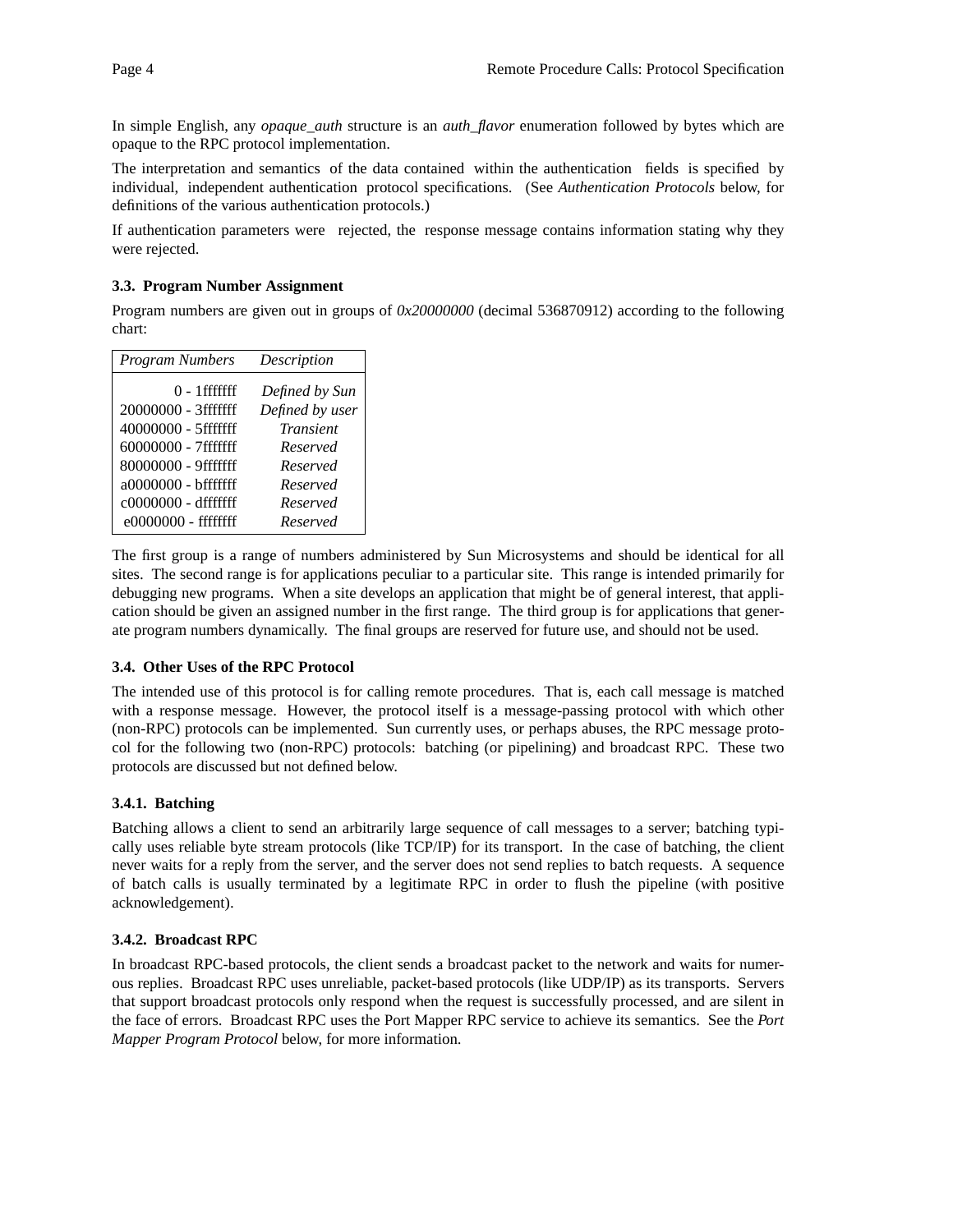# **4. The RPC Message Protocol**

This section defines the RPC message protocol in the XDR data description language. The message is defined in a top-down style.

```
enum msg_type {
    CALL = 0,REPLY = 1
};
/*
* A reply to a call message can take on two forms:
* The message was either accepted or rejected.
*/
enum reply_stat {
    MSG_ACCEPTED = 0,
    MSG DENIED = 1
};
/*
* Given that a call message was accepted, the following is the
* status of an attempt to call a remote procedure.
*/
enum accept_stat {
    SUCCESS = 0, /* RPC executed successfully */
    PROG_UNAVAIL = 1, /* remote hasn't exported program */
    PROG_MISMATCH = 2, /* remote can't support version # */
    PROC_UNAVAIL = 3, /* program can't support procedure */
    GARBAGE_ARGS = 4 /* procedure can't decode params */
};
/*
* Reasons why a call message was rejected:
*/
enum reject_stat {
    RPC_MISMATCH = 0, /* RPC version number != 2 */
    AUTH_ERROR = 1 /* remote can't authenticate caller */
};
/*
* Why authentication failed:
*/
enum auth_stat {
    AUTH_BADCRED = 1, /* bad credentials */
    AUTH_REJECTEDCRED = 2, /* client must begin new session */
    AUTH_BADVERF = 3, /* bad verifier */
    AUTH_REJECTEDVERF = 4, /* verifier expired or replayed */
    AUTH_TOOWEAK = 5 /* rejected for security reasons */
};
```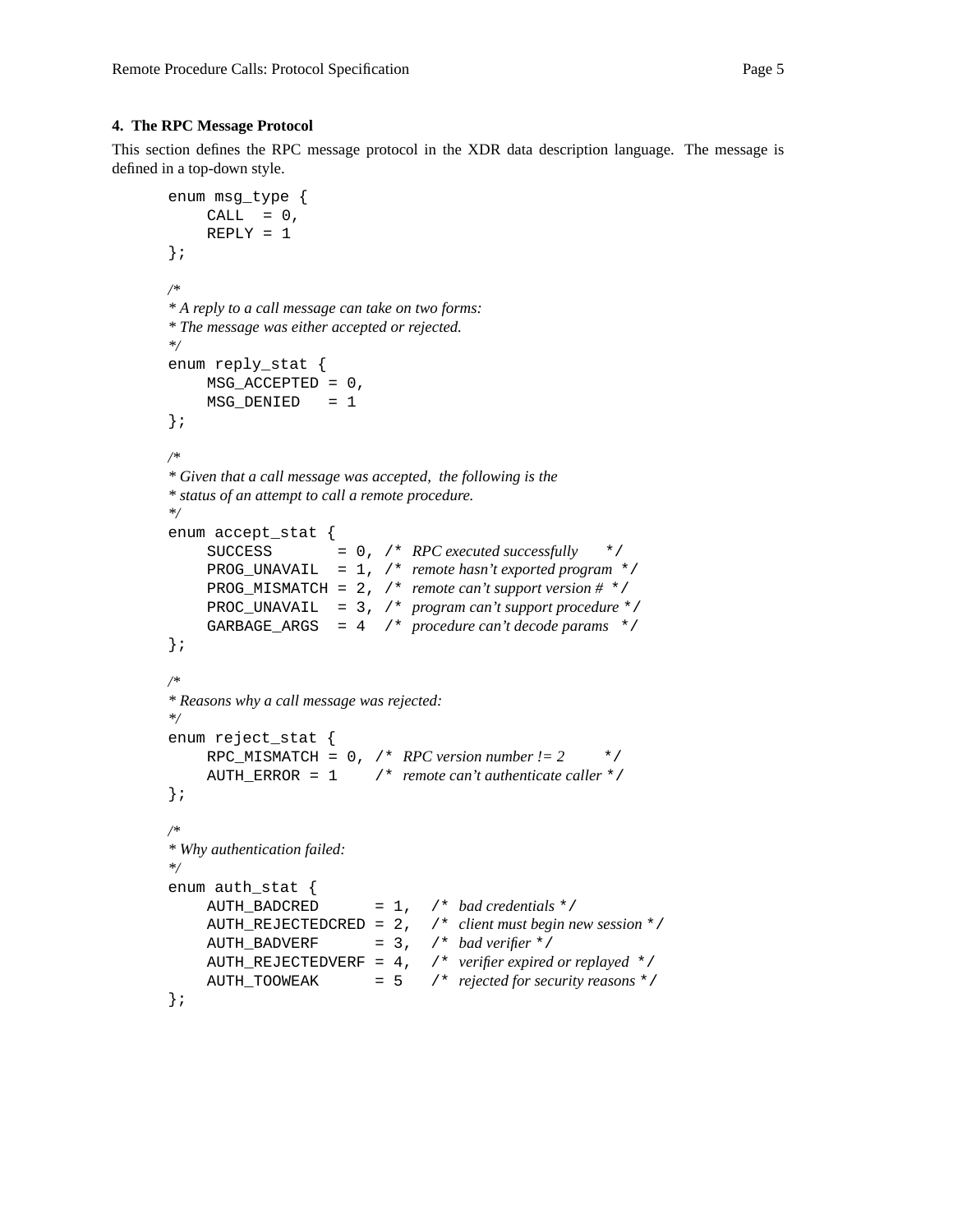```
/*
* The RPC message:
* All messages start with a transaction identifier, xid,
* followed by a two-armed discriminated union. The union's
* discriminant is a msg_type which switches to one of the two
* types of the message. The xid of a REPLY message always
* matches that of the initiating CALL message. NB: The xid
* field is only used for clients matching reply messages with
* call messages or for servers detecting retransmissions; the
* service side cannot treat this id as any type of sequence
* number.
*/
struct rpc_msg {
     unsigned int xid;
     union switch (msg_type mtype) {
           case CALL:
                call_body cbody;
           case REPLY:
                reply_body rbody;
     } body;
};
/*
* Body of an RPC request call:
* In version 2 of the RPC protocol specification, rpcvers must
* be equal to 2. The fields prog, vers, and proc specify the
* remote program, its version number, and the procedure within
* the remote program to be called. After these fields are two
* authentication parameters: cred (authentication credentials)
* and verf (authentication verifier). The two authentication
* parameters are followed by the parameters to the remote
* procedure, which are specified by the specific program
* protocol.
*/
struct call_body {
     unsigned int rpcvers; /* must be equal to two (2) */
     unsigned int prog;
     unsigned int vers;
     unsigned int proc;
     opaque_auth cred;
     opaque_auth verf;
     /* procedure specific parameters start here */
};
```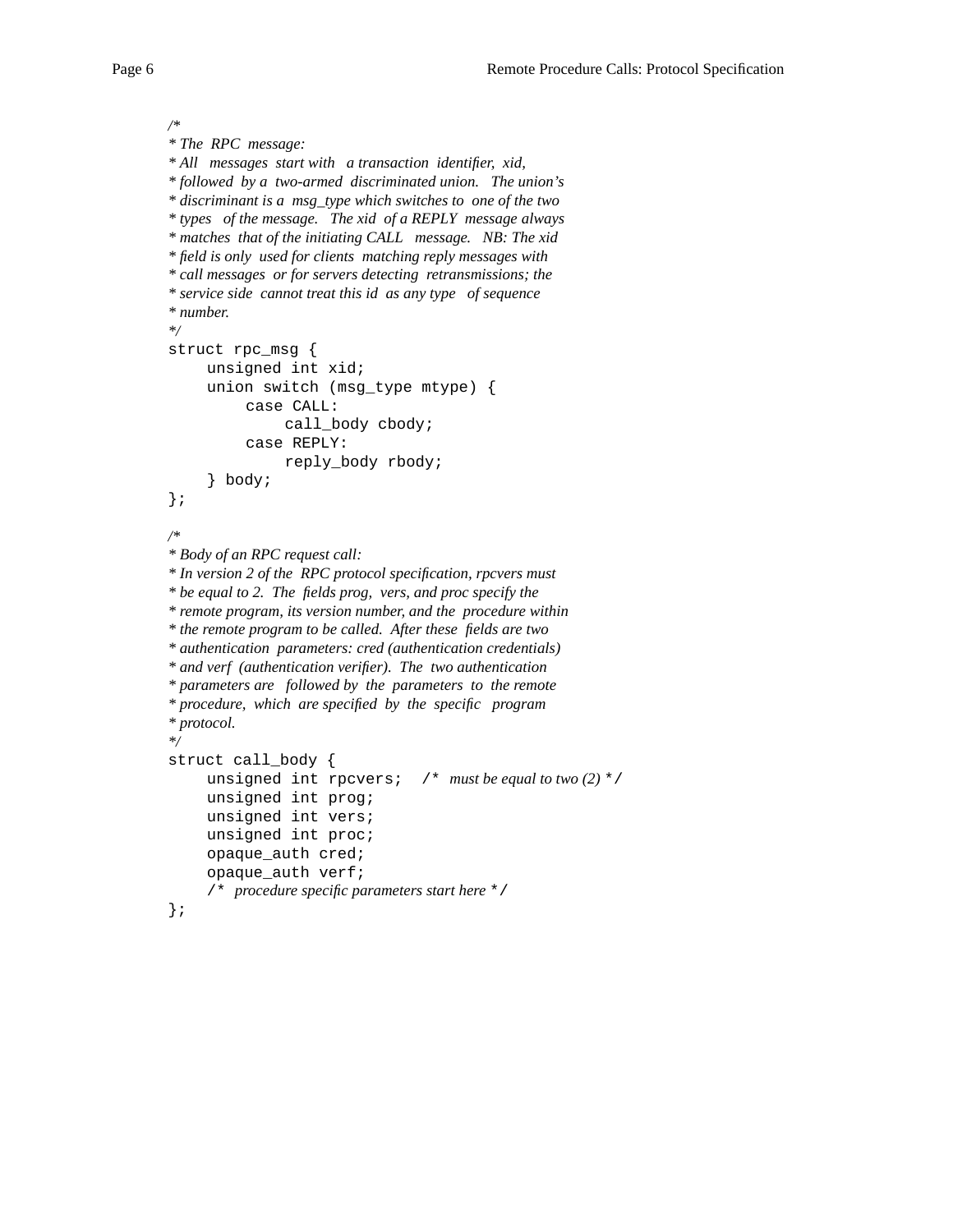```
/*
* Body of a reply to an RPC request:
* The call message was either accepted or rejected.
*/
union reply_body switch (reply_stat stat) {
     case MSG_ACCEPTED:
          accepted_reply areply;
     case MSG_DENIED:
          rejected_reply rreply;
} reply;
/*
* Reply to an RPC request that was accepted by the server:
* there could be an error even though the request was accepted.
* The first field is an authentication verifier that the server
* generates in order to validate itself to the caller. It is
* followed by a union whose discriminant is an enum
* accept_stat. The SUCCESS arm of the union is protocol
* specific. The PROG_UNAVAIL, PROC_UNAVAIL, and GARBAGE_ARGP
* arms of the union are void. The PROG_MISMATCH arm specifies
* the lowest and highest version numbers of the remote program
* supported by the server.
*/
struct accepted_reply {
     opaque_auth verf;
     union switch (accept_stat stat) {
          case SUCCESS:
               opaque results[0];
                /* procedure-specific results start here */
          case PROG_MISMATCH:
               struct {
                     unsigned int low;
                     unsigned int high;
                } mismatch_info;
          default:
               /*
                * Void. Cases include PROG_UNAV AIL, PROC_UNAV AIL,
                * and GARBAGE_ARGS.
                */
               void;
     } reply_data;
};
```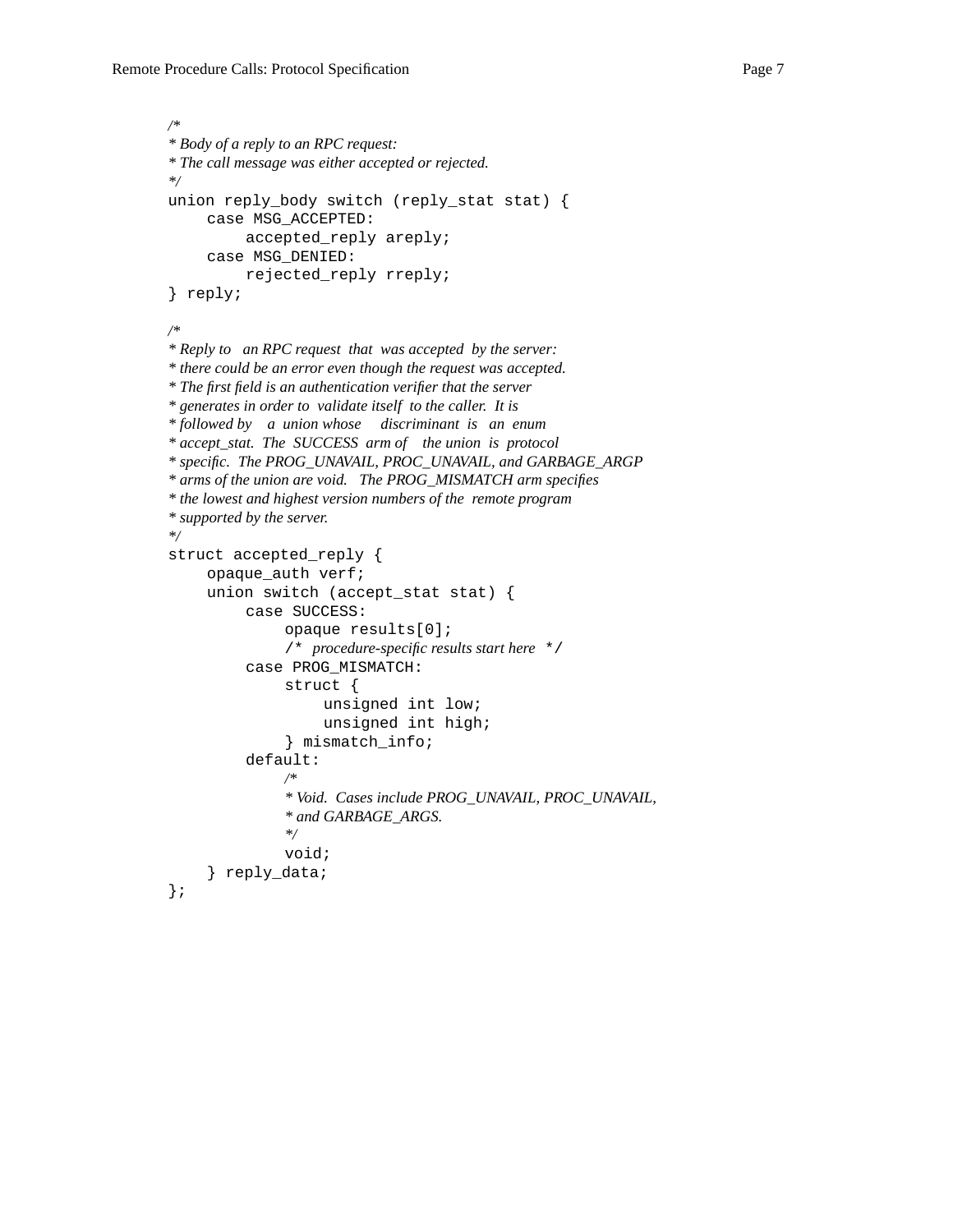```
/*
* Reply to an RPC request that was rejected by the server:
* The request can be rejected for two reasons: either the
* server is not running a compatible version of the RPC
* protocol (RPC_MISMATCH), or the server refuses to
* authenticate the caller (AUTH_ERROR). In case of an RPC
* version mismatch, the server returns the lowest and highest
* supported RPC version numbers. In case of refused
* authentication, failure status is returned.
*/
union rejected_reply switch (reject_stat stat) {
     case RPC_MISMATCH:
          struct {
               unsigned int low;
               unsigned int high;
          } mismatch_info;
     case AUTH_ERROR:
          auth stat stat;
};
```
# **5. Authentication Protocols**

As previously stated, authentication parameters are opaque, but open-ended to the rest of the RPC protocol. This section defines some "flavors" of authentication implemented at (and supported by) Sun. Other sites are free to invent new authentication types, with the same rules of flavor number assignment as there is for program number assignment.

## **5.1. Null Authentication**

Often calls must be made where the caller does not know who he is or the server does not care who the caller is. In this case, the flavor value (the discriminant of the *opaque\_auth*'s union) of the RPC message's credentials, verifier, and response verifier is *AUTH\_NULL*. The bytes of the opaque\_auth's body are undefined. It is recommended that the opaque length be zero.

## **5.2. UNIX Authentication**

The caller of a remote procedure may wish to identify himself as he is identified on a UNIX system. The value of the credential's discriminant of an RPC call message is *AUTH\_UNIX*. The bytes of the credential's opaque body encode the following structure:

```
struct auth unix {
    unsigned int stamp;
    string machinename<255>;
    unsigned int uid;
    unsigned int gid;
    unsigned int gids<10>;
};
```
The *stamp* is an arbitrary ID which the caller machine may generate. The *machinename* is the name of the caller's machine (like "krypton"). The *uid* is the caller's effective user ID. The *gid* is the caller's effective group ID. The *gids* is a counted array of groups which contain the caller as a member. The verifier accompanying the credentials should be of *AUTH\_NULL* (defined above).

The value of the discriminant of the response verifier received in the reply message from the server may be *AUTH\_NULL* or *AUTH\_SHORT*. In the case of *AUTH\_SHORT*, the bytes of the response verifier's string encode an opaque structure. This new opaque structure may now be passed to the server instead of the original *AUTH\_UNIX* flavor credentials. The server keeps a cache which maps shorthand opaque structures (passed back by way of an *AUTH\_SHORT* style response verifier) to the original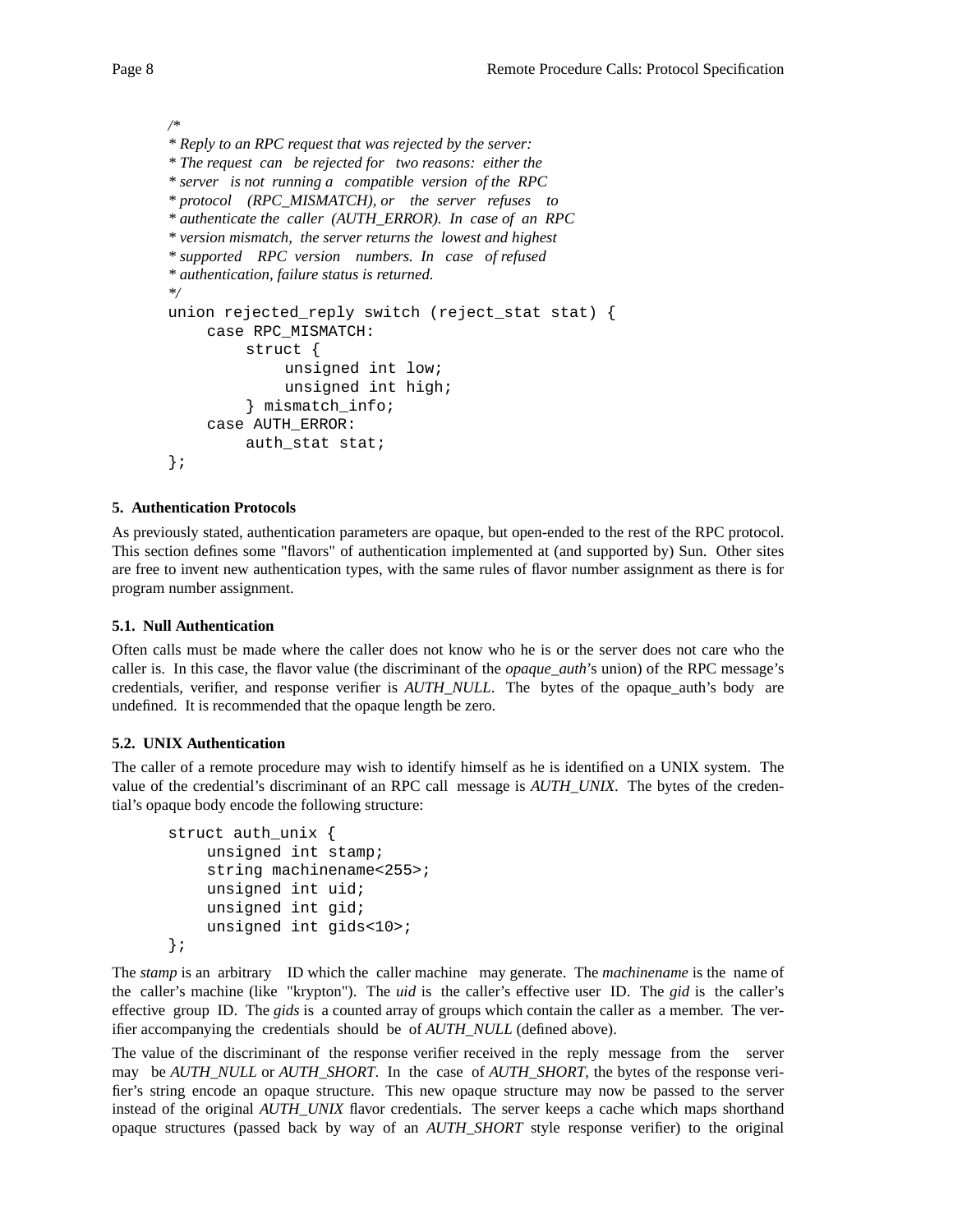credentials of the caller. The caller can save network bandwidth and server cpu cycles by using the new credentials.

The server may flush the shorthand opaque structure at any time. If this happens, the remote procedure call message will be rejected due to an authentication error. The reason for the failure will be *AUTH\_REJECT-EDCRED*. At this point, the caller may wish to try the original *AUTH\_UNIX* style of credentials.

# **5.3. DES Authentication**

UNIX authentication suffers from two major problems:

- 1. The naming is too UNIX-system oriented.
- 2. There is no verifier, so credentials can easily be faked.

DES authentication attempts to fix these two problems.

## **5.3.1. Naming**

The first problem is handled by addressing the caller by a simple string of characters instead of by an operating system specific integer. This string of characters is known as the "netname" or network name of the caller. The server is not allowed to interpret the contents of the caller's name in any other way except to identify the caller. Thus, netnames should be unique for every caller in the internet.

It is up to each operating system's implementation of DES authentication to generate netnames for its users that insure this uniqueness when they call upon remote servers. Operating systems already know how to distinguish users local to their systems. It is usually a simple matter to extend this mechanism to the network. For example, a UNIX user at Sun with a user ID of 515 might be assigned the following netname: "unix.515@sun.com". This netname contains three items that serve to insure it is unique. Going backwards, there is only one naming domain called "sun.com" in the internet. Within this domain, there is only one UNIX user with user ID 515. However, there may be another user on another operating system, for example VMS, within the same naming domain that, by coincidence, happens to have the same user ID. To insure that these two users can be distinguished we add the operating system name. So one user is "unix.515@sun.com" and the other is "vms.515@sun.com".

The first field is actually a naming method rather than an operating system name. It just happens that today there is almost a one-to-one correspondence between naming methods and operating systems. If the world could agree on a naming standard, the first field could be the name of that standard, instead of an operating system name.

## **5.3.2. DES Authentication Verifiers**

Unlike UNIX authentication, DES authentication does have a verifier so the server can validate the client's credential (and vice-versa). The contents of this verifier is primarily an encrypted timestamp. The server can decrypt this timestamp, and if it is close to what the real time is, then the client must have encrypted it correctly. The only way the client could encrypt it correctly is to know the "conversation key" of the RPC session. And if the client knows the conversation key, then it must be the real client.

The conversation key is a DES [5] key which the client generates and notifies the server of in its first RPC call. The conversation key is encrypted using a public key scheme in this first transaction. The particular public key scheme used in DES authentication is Diffie-Hellman [3] with 192-bit keys. The details of this encryption method are described later.

The client and the server need the same notion of the current time in order for all of this to work. If network time synchronization cannot be guaranteed, then client can synchronize with the server before beginning the conversation, perhaps by consulting the Internet Time Server (TIME[4]).

The way a server determines if a client timestamp is valid is somewhat complicated. For any other transaction but the first, the server just checks for two things:

- 1. the timestamp is greater than the one previously seen from the same client.
- 2. the timestamp has not expired.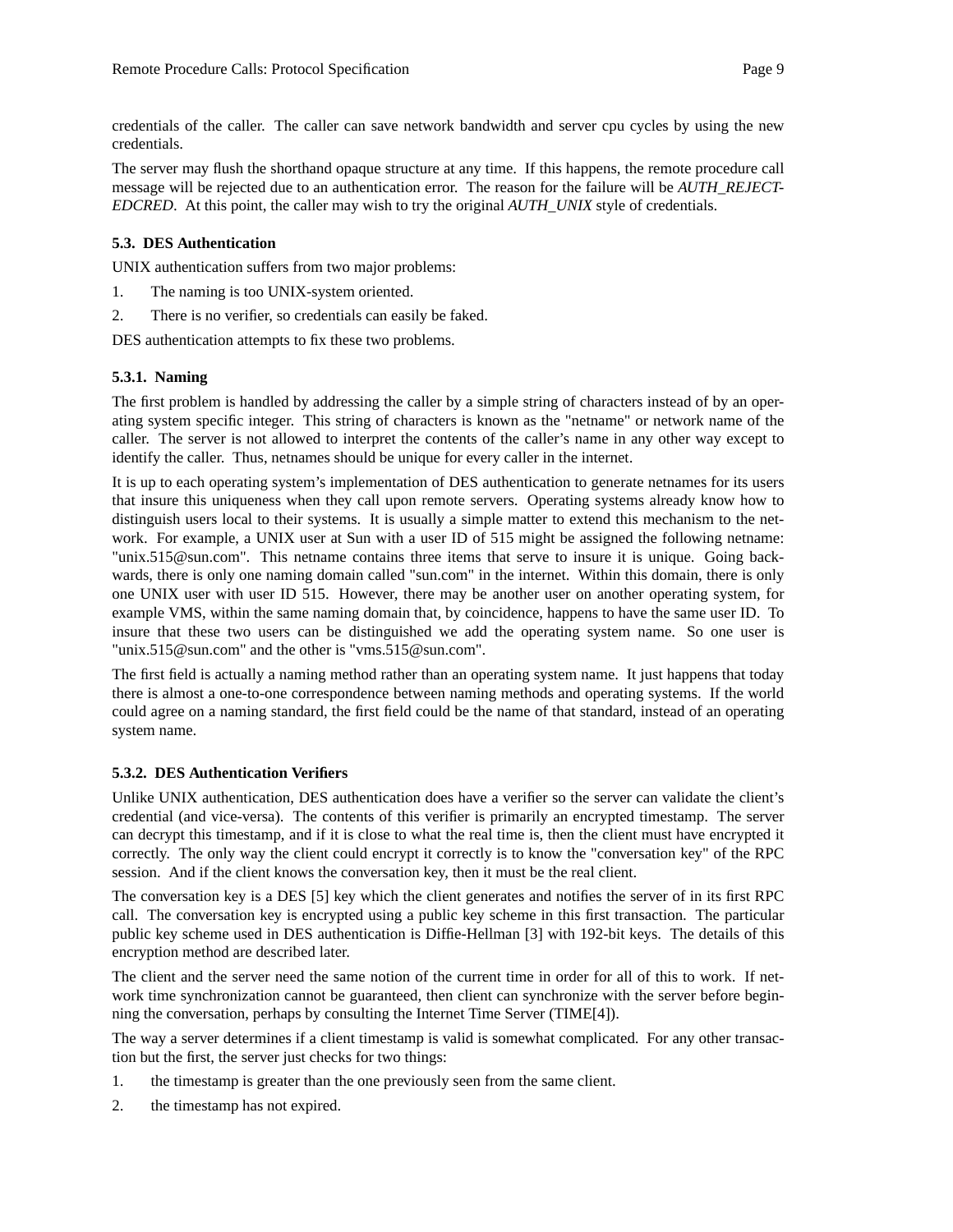A timestamp is expired if the server's time is later than the sum of the client's timestamp plus what is known as the client's "window". The "window" is a number the client passes (encrypted) to the server in its first transaction. You can think of it as a lifetime for the credential.

This explains everything but the first transaction. In the first transaction, the server checks only that the timestamp has not expired. If this was all that was done though, then it would be quite easy for the client to send random data in place of the timestamp with a fairly good chance of succeeding. As an added check, the client sends an encrypted item in the first transaction known as the "window verifier" which must be equal to the window minus 1, or the server will reject the credential.

The client too must check the verifier returned from the server to be sure it is legitimate. The server sends back to the client the encrypted timestamp it received from the client, minus one second. If the client gets anything different than this, it will reject it.

## **5.3.3. Nicknames and Clock Synchronization**

After the first transaction, the server's DES authentication subsystem returns in its verifier to the client an integer "nickname" which the client may use in its further transactions instead of passing its netname, encrypted DES key and window every time. The nickname is most likely an index into a table on the server which stores for each client its netname, decrypted DES key and window.

Though they originally were synchronized, the client's and server's clocks can get out of sync again. When this happens the client RPC subsystem most likely will get back *RPC\_AUTHERROR* at which point it should resynchronize.

A client may still get the *RPC\_AUTHERROR* error even though it is synchronized with the server. The reason is that the server's nickname table is a limited size, and it may flush entries whenever it wants. A client should resend its original credential in this case and the server will give it a new nickname. If a server crashes, the entire nickname table gets flushed, and all clients will have to resend their original credentials.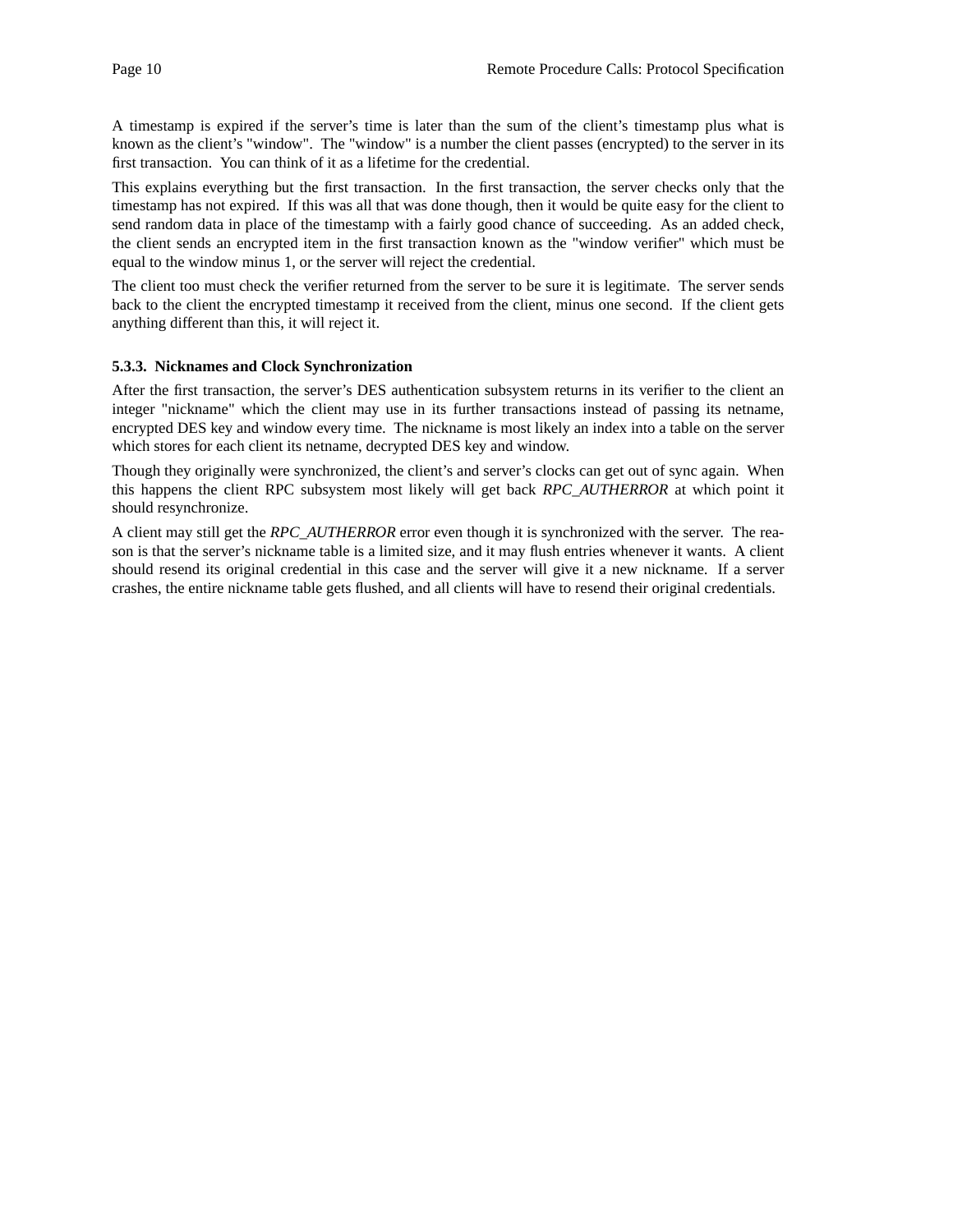## **5.3.4. DES Authentication Protocol (in XDR language)**

```
/*
* There are two kinds of credentials: one in which the client uses
* its full network name, and one in which it uses its "nickname"
* (just an unsigned integer) given to it by the server. The
* client must use its fullname in its first transaction with the
* server, in which the server will return to the client its
* nickname. The client may use its nickname in all further
* transactions with the server. There is no requirement to use the
* nickname, but it is wise to use it for performance reasons.
*/
enum authdes_namekind {
     ADN_FULLNAME = 0,
     ADN_NICKNAME = 1
};
/*
* A 64-bit block of encrypted DES data
*/
typedef opaque des_block[8];
/*
* Maximum length of a network user's name
*/
const MAXNETNAMELEN = 255;
/*
* A fullname contains the network name of the client, an encrypted
* conversation key and the window. The window is actually a
* lifetime for the credential. If the time indicated in the
* verifier timestamp plus the window has past, then the server
* should expire the request and not grant it. To insure that
* requests are not replayed, the server should insist that
* timestamps are greater than the previous one seen, unless it is
* the first transaction. In the first transaction, the server
* checks instead that the window verifier is one less than the
* window.
*/
struct authdes_fullname {
string name<MAXNETNAMELEN>; /* name of client */
des_block key; /* PK encrypted conversation key */
unsigned int window; /* encrypted window */
};
/*
* A credential is either a fullname or a nickname
*/
union authdes_cred switch (authdes_namekind adc_namekind) {
     case ADN_FULLNAME:
           authdes_fullname adc_fullname;
     case ADN_NICKNAME:
           unsigned int adc_nickname;
};
```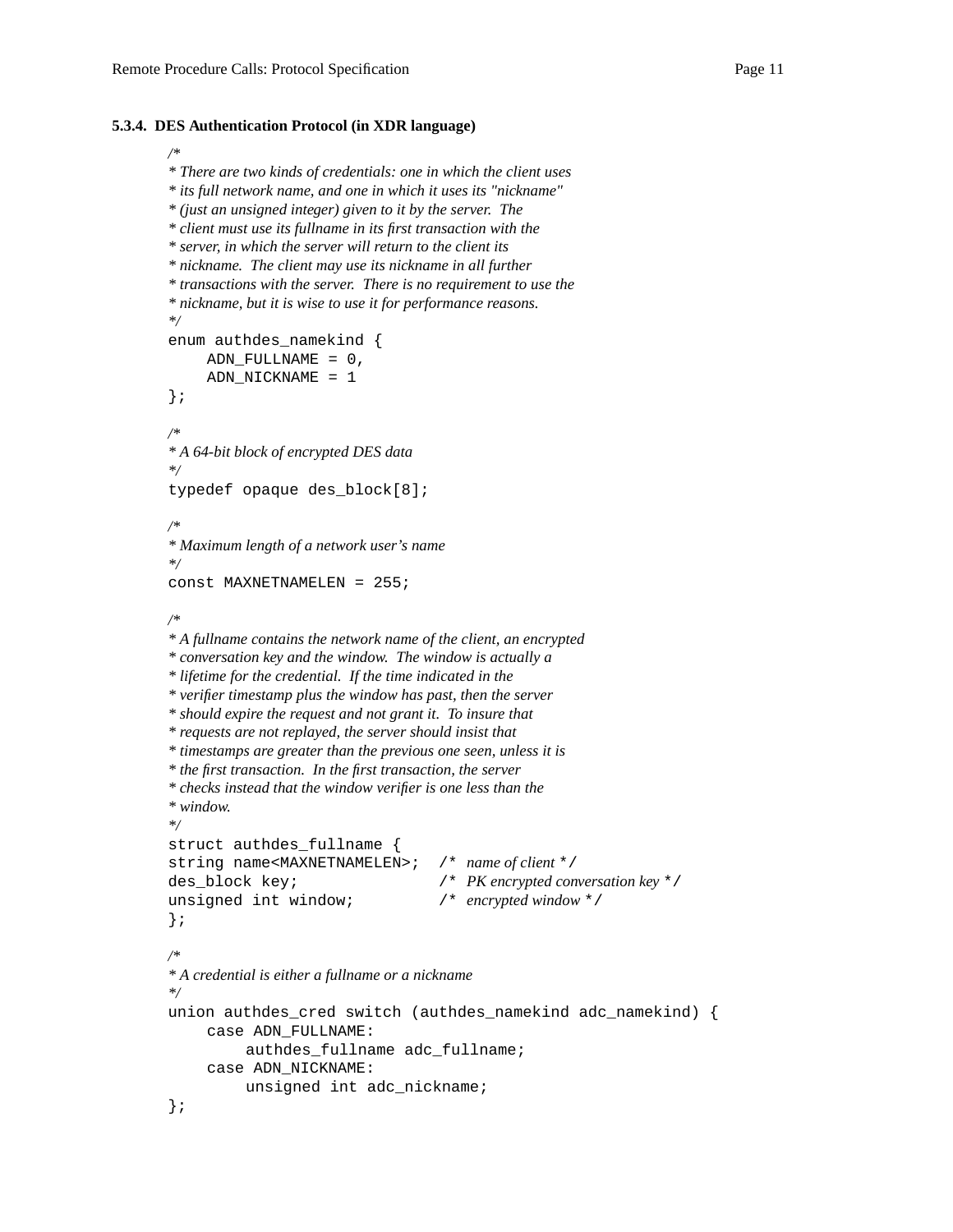```
/*
* A timestamp encodes the time since midnight, January 1, 1970.
*/
struct timestamp {
     unsigned int seconds; /* seconds */
     unsigned int useconds; /* and microseconds */
};
/*
* Verifier: client variety
* The window verifier is only used in the first transaction. In
* conjunction with a fullname credential, these items are packed
* into the following structure before being encrypted:
*
* struct {
* adv_timestamp; -- one DES block
* adc_fullname.window; -- one half DES block
* adv_winverf; -- one half DES block
* }
* This structure is encrypted using CBC mode encryption with an
* input vector of zero. All other encryptions of timestamps use
* ECB mode encryption.
*/
struct authdes_verf_clnt {
     timestamp adv_timestamp; /* encrypted timestamp */
     unsigned int adv_winverf; /* encrypted window verifier */
};
/*
* Verifier: server variety
* The server returns (encrypted) the same timestamp the client
* gave it minus one second. It also tells the client its nickname
* to be used in future transactions (unencrypted).
*/
struct authdes_verf_svr {
timestamp adv_timeverf; /* encrypted verifier */
unsigned int adv_nickname; /* new nickname for client */
};
```
#### **5.3.5. Diffie-Hellman Encryption**

In this scheme, there are two constants, *BASE* and *MODULUS*. The particular values Sun has chosen for these for the DES authentication protocol are:

```
const BASE = 3;
const MODULUS =
        "d4a0ba0250b6fd2ec626e7efd637df76c716e22d0944b88b"; /* hex */
```
The way this scheme works is best explained by an example. Suppose there are two people "A" and "B" who want to send encrypted messages to each other. So, A and B both generate "secret" keys at random which they do not reveal to anyone. Let these keys be represented as  $SK(A)$  and  $SK(B)$ . They also publish in a public directory their "public" keys. These keys are computed as follows:

 $PK(A) = (BASE ** SK(A))$  mod MODULUS PK(B) = ( BASE \*\* SK(B) ) mod MODULUS

The "\*\*" notation is used here to represent exponentiation. Now, both A and B can arrive at the "common"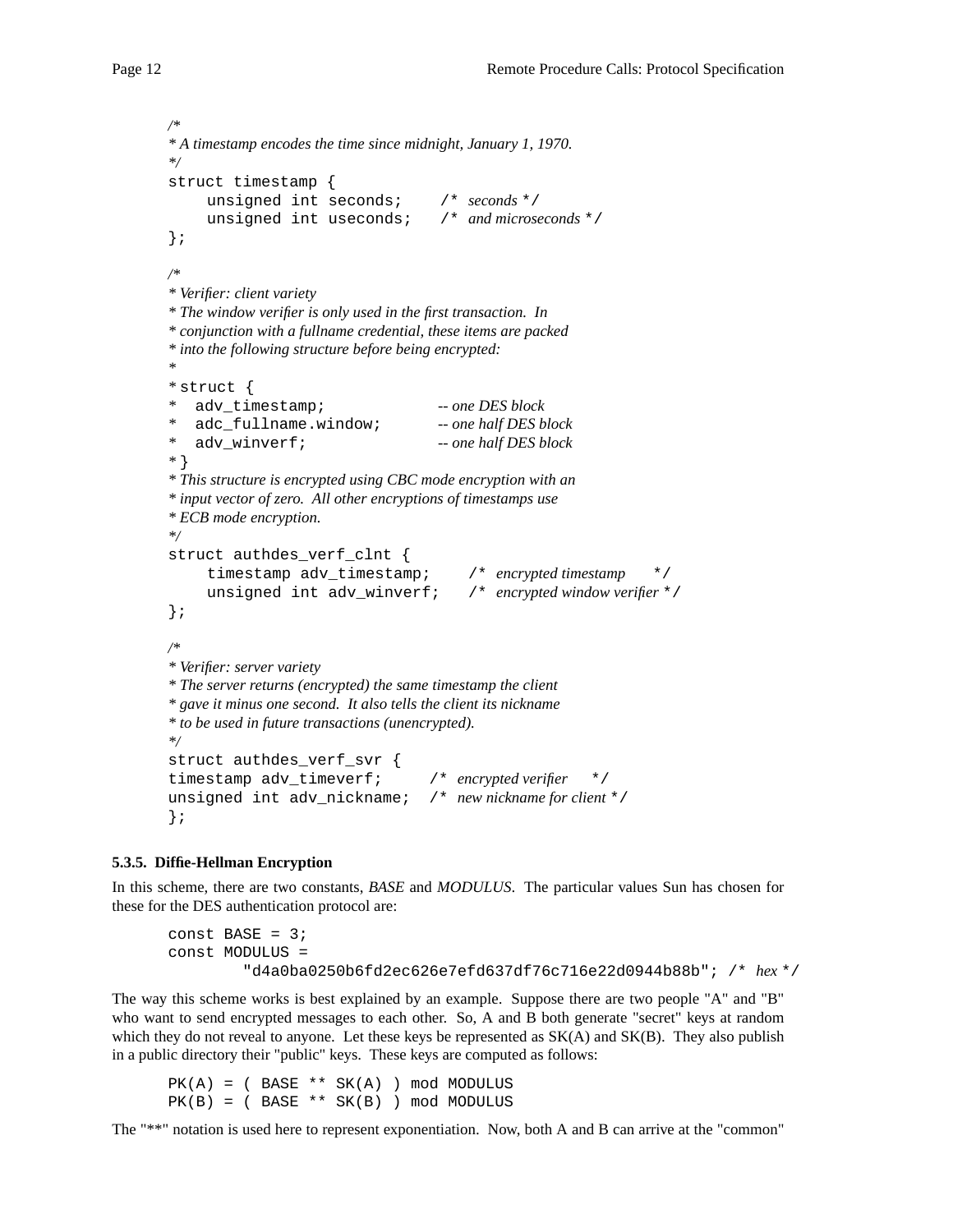key between them, represented here as CK(A, B), without revealing their secret keys.

A computes:

 $CK(A, B) = (PK(B) ** SK(A)) \text{ mod } MODULUS$ 

while B computes:

 $CK(A, B) = (PK(A) ** SK(B)) \text{ mod } MODULUS$ 

These two can be shown to be equivalent:

 $(PK(B)$  \*\*  $SK(A))$  mod MODULUS =  $(PK(A)$  \*\*  $SK(B))$  mod MODULUS

We drop the "mod MODULUS" parts and assume modulo arithmetic to simplify things:

 $PK(B)$  \*\*  $SK(A) = PK(A)$  \*\*  $SK(B)$ 

Then, replace  $PK(B)$  by what B computed earlier and likewise for  $PK(A)$ .

 $((BASE ** SK(B)) ** SK(A) = (BASE ** SK(A)) ** SK(B)$ 

which leads to:

BASE \*\*  $(SK(A) * SK(B)) = BASE * * (SK(A) * SK(B))$ 

This common key CK(A, B) is not used to encrypt the timestamps used in the protocol. Rather, it is used only to encrypt a conversation key which is then used to encrypt the timestamps. The reason for doing this is to use the common key as little as possible, for fear that it could be broken. Breaking the conversation key is a far less serious offense, since conversations are relatively short-lived.

The conversation key is encrypted using 56-bit DES keys, yet the common key is 192 bits. To reduce the number of bits, 56 bits are selected from the common key as follows. The middle-most 8-bytes are selected from the common key, and then parity is added to the lower order bit of each byte, producing a 56-bit key with 8 bits of parity.

#### **6. Record Marking Standard**

When RPC messages are passed on top of a byte stream protocol (like TCP/IP), it is necessary, or at least desirable, to delimit one message from another in order to detect and possibly recover from user protocol errors. This is called record marking (RM). Sun uses this RM/TCP/IP transport for passing RPC messages on TCP streams. One RPC message fits into one RM record.

A record is composed of one or more record fragments. A record fragment is a four-byte header followed by 0 to (2\*\*31) - 1 bytes of fragment data. The bytes encode an unsigned binary number; as with XDR integers, the byte order is from highest to lowest. The number encodes two values—a boolean which indicates whether the fragment is the last fragment of the record (bit value 1 implies the fragment is the last fragment) and a 31-bit unsigned binary value which is the length in bytes of the fragment's data. The boolean value is the highest-order bit of the header; the length is the 31 low-order bits. (Note that this record specification is NOT in XDR standard form!)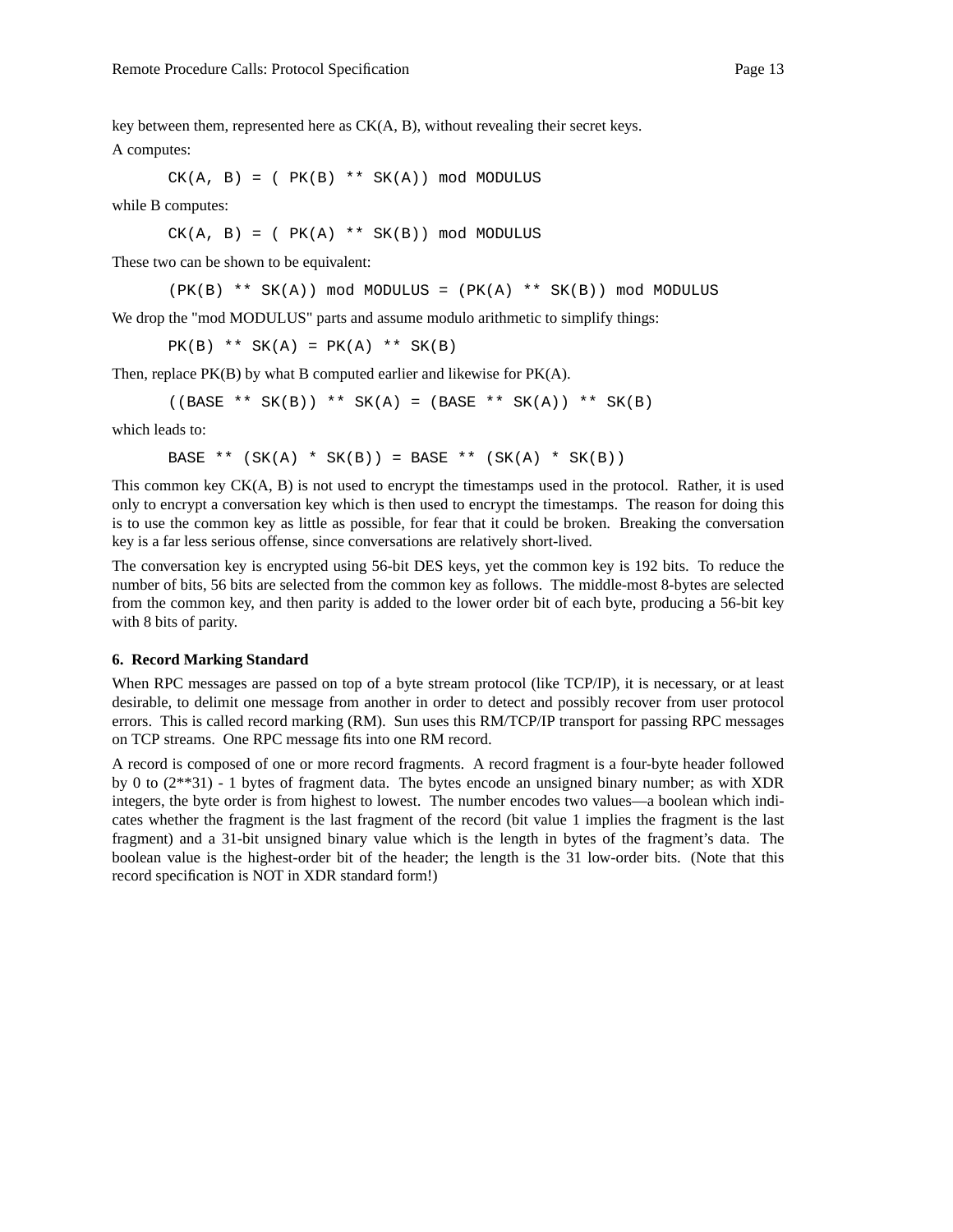# **7. The RPC Language**

Just as there was a need to describe the XDR data-types in a formal language, there is also need to describe the procedures that operate on these XDR data-types in a formal language as well. We use the RPC Language for this purpose. It is an extension to the XDR language. The following example is used to describe the essence of the language.

## **7.1. An Example Service Described in the RPC Language**

Here is an example of the specification of a simple ping program.

```
/*
* Simple ping program
*/
program PING_PROG {
     /* Latest and greatest version */
     version PING_VERS_PINGBACK {
     void
     PINGPROC_NULL(void) = 0;
     /*
     * Ping the caller, return the round-trip time
     * (in microseconds). Returns -1 if the operation
     * timed out.
     */
     int
     PINGPROC PINGBACK(void) = 1;
} = 2;/*
* Original version
*/
version PING_VERS_ORIG {
    void
     PINGPROC_NULL(void) = 0;
     } = 1;} = 1;const PING_VERS = 2; /* latest version */
```
The first version described is *PING\_VERS\_PINGBACK* with two procedures, *PINGPROC\_NULL* and *PINGPROC\_PINGBACK*. *PINGPROC\_NULL* takes no arguments and returns no results, but it is useful for computing round-trip times from the client to the server and back again. By convention, procedure 0 of any RPC protocol should have the same semantics, and never require any kind of authentication. The second procedure is used for the client to have the server do a reverse ping operation back to the client, and it returns the amount of time (in microseconds) that the operation used. The next version, *PING\_VERS\_ORIG*, is the original version of the protocol and it does not contain *PINGPROC\_PINGBACK* procedure. It is useful for compatibility with old client programs, and as this program matures it may be dropped from the protocol entirely.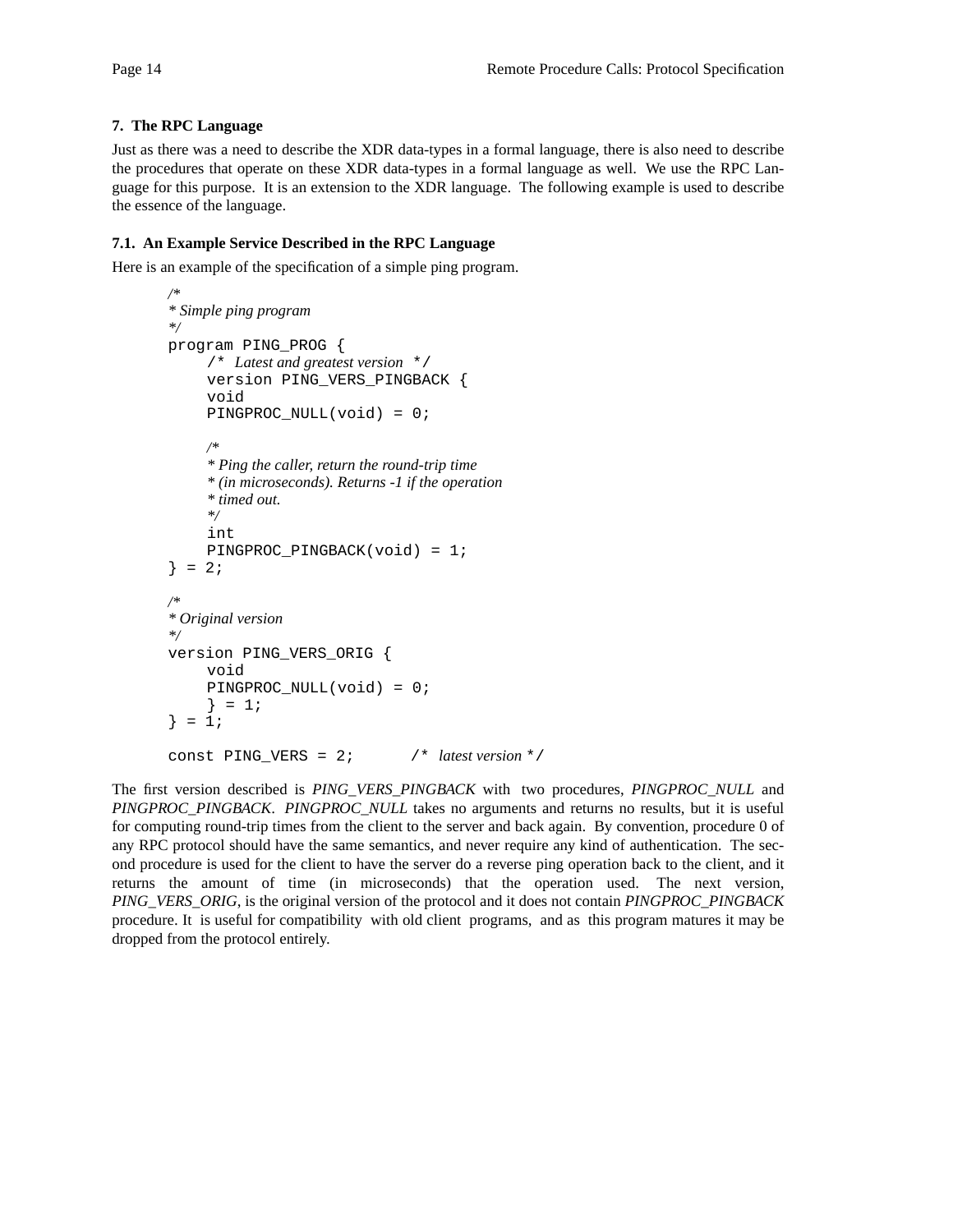The RPC language is identical to the XDR language, except for the added definition of a *program-def* described below.

```
program-def:
    "program" identifier "{"
       version-def
        version-def *
    "}" "=" constant ";"
version-def:
    "version" identifier "{"
       procedure-def
       procedure-def *
    "}" "=" constant ";"
procedure-def:
    type-specifier identifier "(" type-specifier ")"
    "=" constant ";"
```
# **7.3. Syntax Notes**

- 1. The following keywords are added and cannot be used as identifiers: "program" and "version";
- 2. A version name cannot occur more than once within the scope of a program definition. Nor can a version number occur more than once within the scope of a program definition.
- 3. A procedure name cannot occur more than once within the scope of a version definition. Nor can a procedure number occur more than once within the scope of version definition.
- 4. Program identifiers are in the same name space as constant and type identifiers.
- 5. Only unsigned constants can be assigned to programs, versions and procedures.

# **8. Port Mapper Program Protocol**

The port mapper program maps RPC program and version numbers to transport-specific port numbers. This program makes dynamic binding of remote programs possible.

This is desirable because the range of reserved port numbers is very small and the number of potential remote programs is very large. By running only the port mapper on a reserved port, the port numbers of other remote programs can be ascertained by querying the port mapper.

The port mapper also aids in broadcast RPC. A given RPC program will usually have different port number bindings on different machines, so there is no way to directly broadcast to all of these programs. The port mapper, however, does have a fixed port number. So, to broadcast to a given program, the client actually sends its message to the port mapper located at the broadcast address. Each port mapper that picks up the broadcast then calls the local service specified by the client. When the port mapper gets the reply from the local service, it sends the reply on back to the client.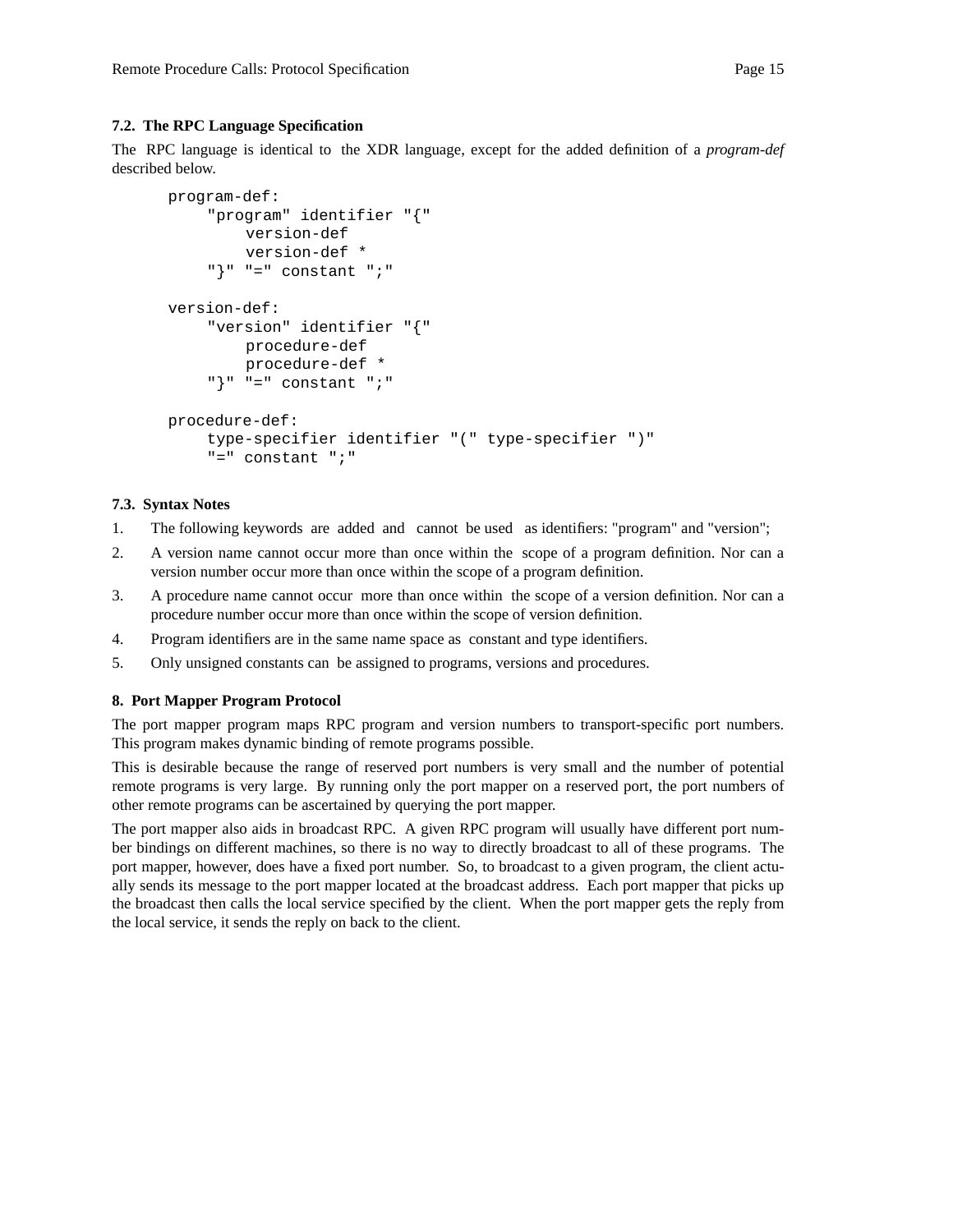# **8.1. Port Mapper Protocol Specification (in RPC Language)**

```
const PMAP_PORT = 111; /* portmapper port number */
/*
* A mapping of (program, version, protocol) to port number
*/
struct mapping {
    unsigned int prog;
    unsigned int vers;
    unsigned int prot;
    unsigned int port;
};
/*
* Supported values for the "prot" field
*/
const IPPROTO_TCP = 6; /* protocol number for TCP/IP */
const IPPROTO_UDP = 17; /* protocol number for UDP/IP */
/*
* A list of mappings
*/
struct *pmaplist {
    mapping map;
    pmaplist next;
};
/*
* Arguments to callit
*/
struct call_args {
    unsigned int prog;
    unsigned int vers;
    unsigned int proc;
     opaque args<>;
};
/*
* Results of callit
*/
struct call_result {
    unsigned int port;
    opaque res<>;
};
```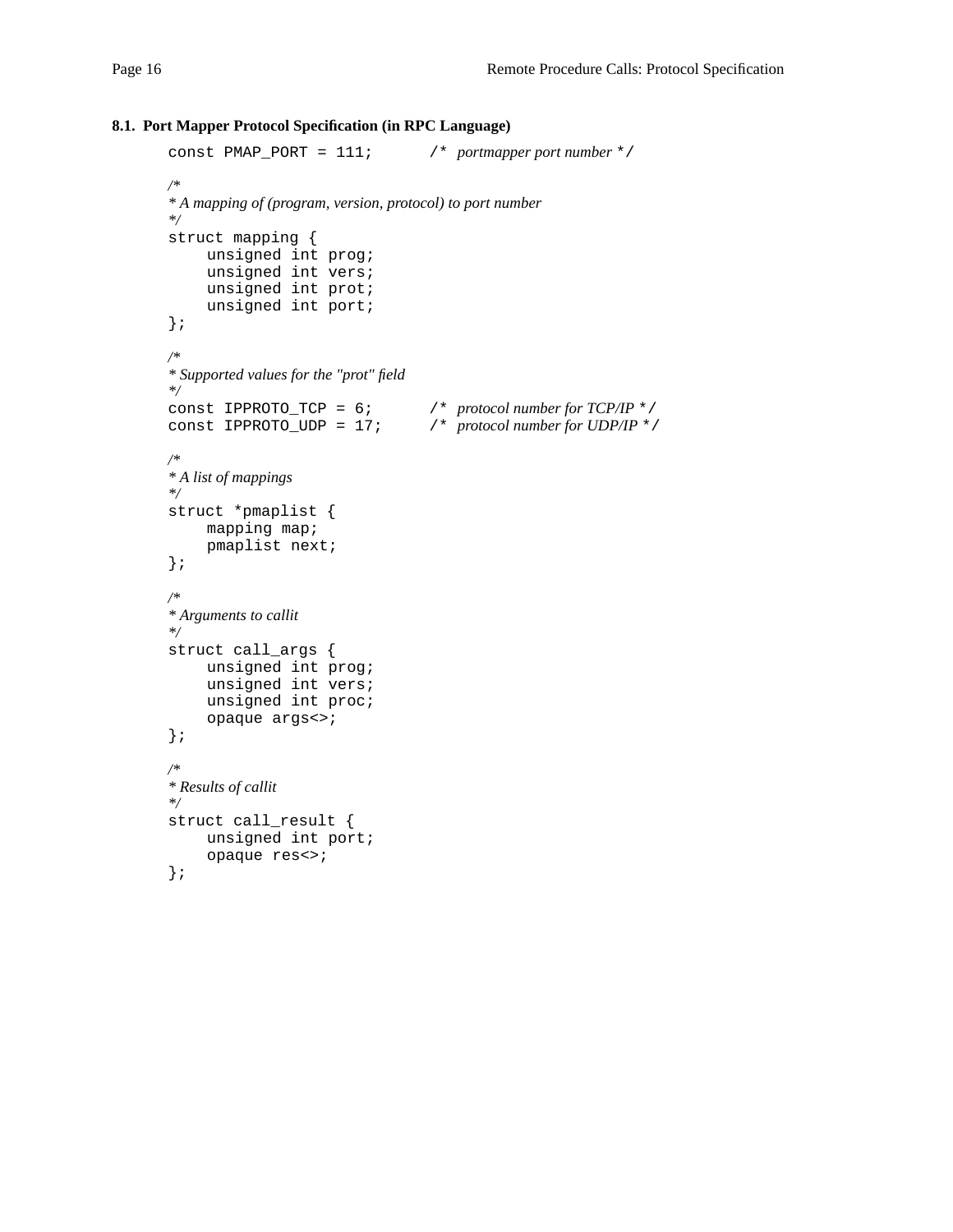```
/*
* Port mapper procedures
*/
program PMAP_PROG {
   version PMAP_VERS {
       void
        PMAPPROC_NULL(void) = 0;
       bool
        PMAPPROC_SET(mapping) = 1;
        bool
        PMAPPROC_UNSET(mapping) = 2;
        unsigned int
        PMAPPROC_GETPORT(mapping) = 3;
        pmaplist
        PMAPPROC_DUMP(void) = 4;
        call_result
        PMAPPROC_CALLIT(call_args) = 5;
    } = 2i} = 100000;
```
## **8.2. Port Mapper Operation**

The portmapper program currently supports two protocols (UDP/IP and TCP/IP). The portmapper is contacted by talking to it on assigned port number 111 (SUNRPC [8]) on either of these protocols. The following is a description of each of the portmapper procedures:

## **PMAPPROC\_NULL:**

This procedure does no work. By convention, procedure zero of any protocol takes no parameters and returns no results.

# **PMAPPROC\_SET:**

When a program first becomes available on a machine, it registers itself with the port mapper program on the same machine. The program passes its program number "prog", version number "vers", transport protocol number "prot", and the port "port" on which it awaits service request. The procedure returns a boolean response whose value is *TRUE* if the procedure successfully established the mapping and *FALSE* otherwise. The procedure refuses to establish a mapping if one already exists for the tuple "(prog, vers, prot)".

# **PMAPPROC\_UNSET:**

When a program becomes unavailable, it should unregister itself with the port mapper program on the same machine. The parameters and results have meanings identical to those of *PMAP-PROC\_SET*. The protocol and port number fields of the argument are ignored.

## **PMAPPROC\_GETPORT:**

Given a program number "prog", version number "vers", and transport protocol number "prot", this procedure returns the port number on which the program is awaiting call requests. A port value of zeros means the program has not been registered. The "port" field of the argument is ignored.

## **PMAPPROC\_DUMP:**

This procedure enumerates all entries in the port mapper's database. The procedure takes no parameters and returns a list of program, version, protocol, and port values.

#### **PMAPPROC\_CALLIT:**

This procedure allows a caller to call another remote procedure on the same machine without knowing the remote procedure's port number. It is intended for supporting broadcasts to arbitrary remote programs via the well-known port mapper's port. The parameters "prog", "vers", "proc", and the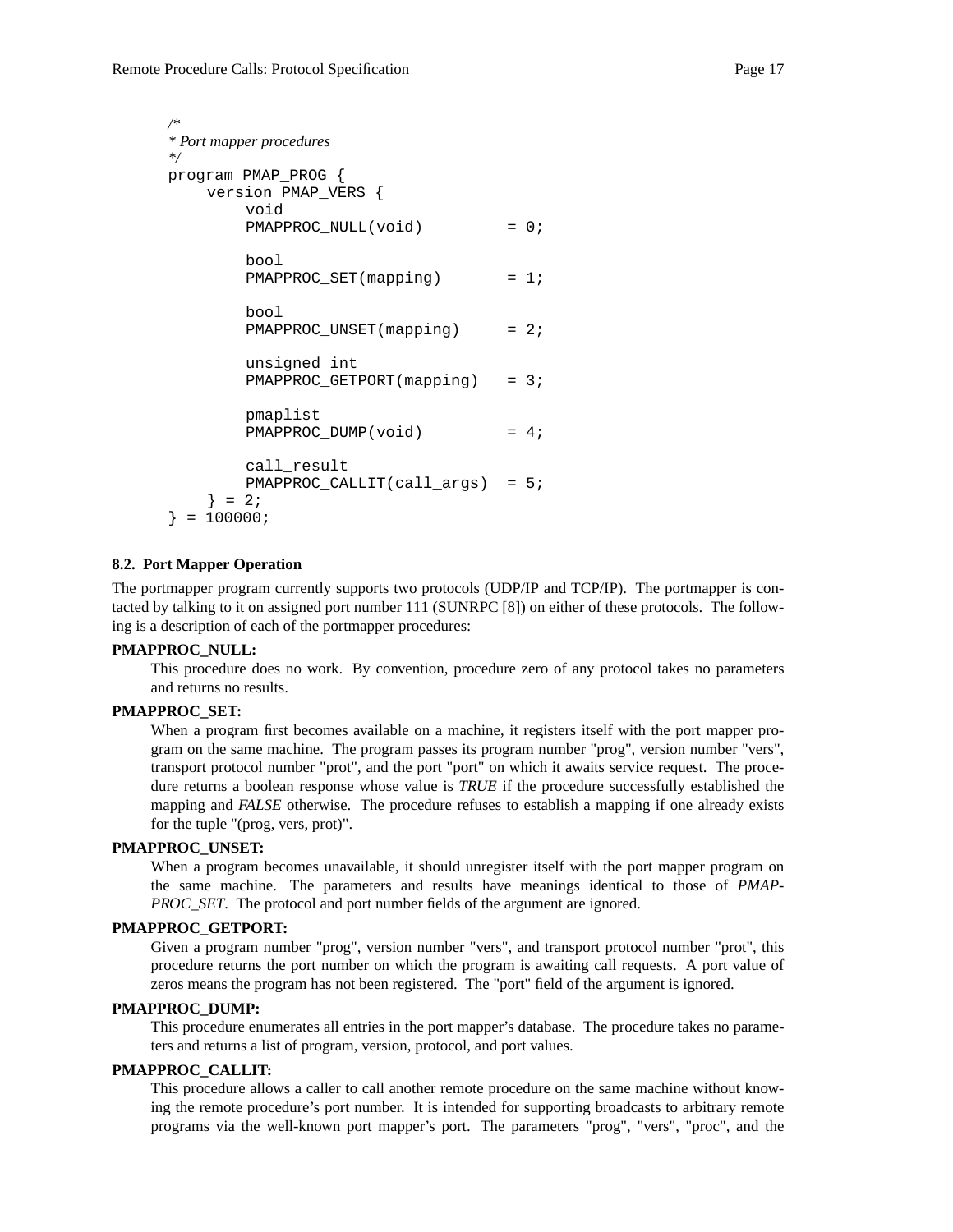bytes of "args" are the program number, version number, procedure number, and parameters of the remote procedure.

**Note:**

- 1. This procedure only sends a response if the procedure was successfully executed and is silent (no response) otherwise.
- 2. The port mapper communicates with the remote program using UDP/IP only.

The procedure returns the remote program's port number, and the bytes of results are the results of the remote procedure.